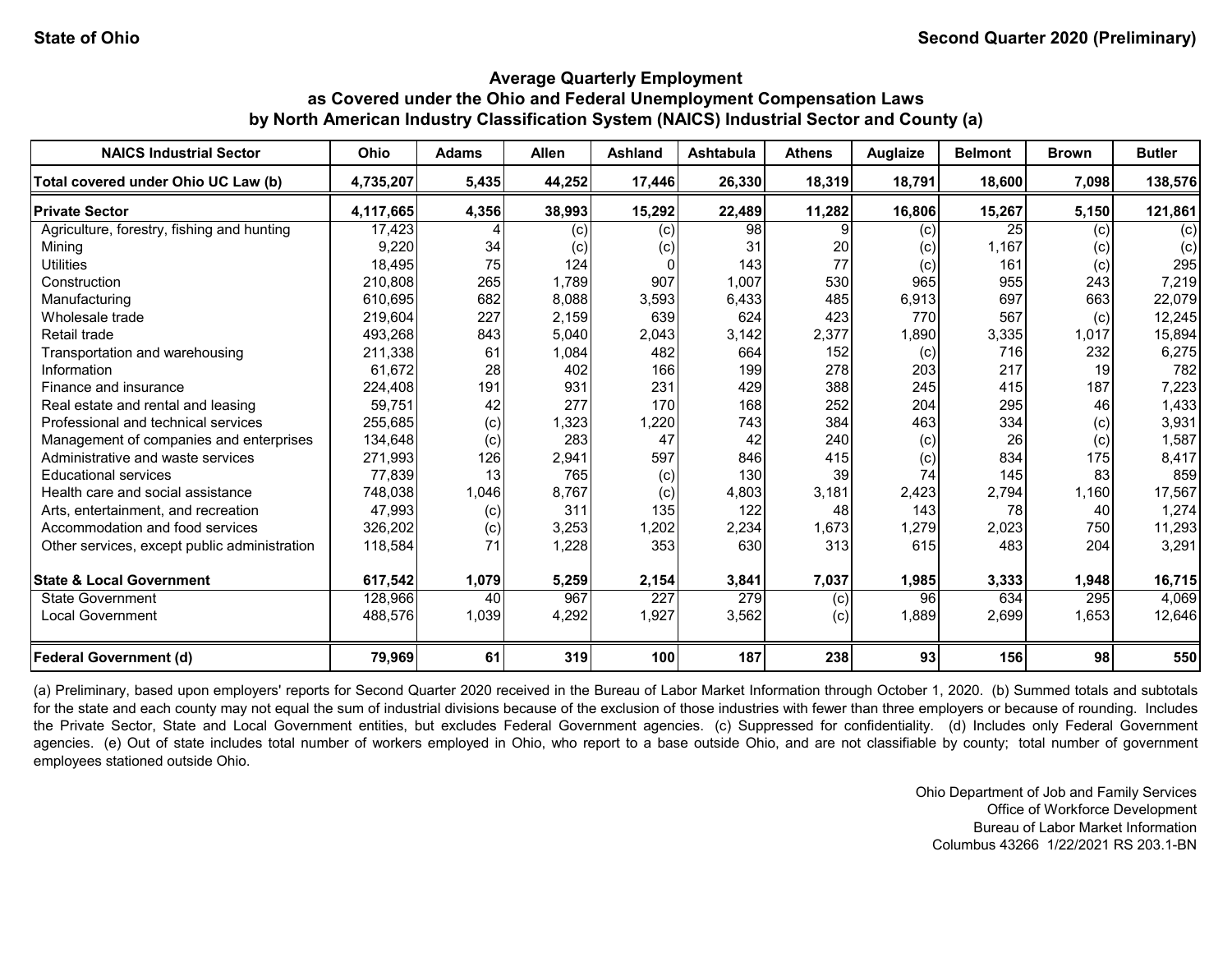| <b>NAICS Industrial Sector</b>               | Carroll | Champaign | <b>Clark</b> | <b>Clermont</b> | <b>Clinton</b> | Columbiana | Coshocton | Crawford | Cuyahoga | <b>Darke</b> |
|----------------------------------------------|---------|-----------|--------------|-----------------|----------------|------------|-----------|----------|----------|--------------|
| Total covered under Ohio UC Law (b)          | 5,337   | 9,626     | 41,582       | 53,477          | 16,150         | 25,504     | 8,872     | 11,452   | 629,050  | 16,396       |
| <b>Private Sector</b>                        | 4,391   | 7,838     | 35,595       | 46,672          | 14,115         | 21,486     | 7,492     | 9,852    | 555,484  | 14,465       |
| Agriculture, forestry, fishing and hunting   | (c)     | (c)       | 491          | (c)             | 114            | 217        | 62        | (c)      | 315      | (c)          |
| Minina                                       | (c)     | (c)       | 81           | (c)             |                | 134        | 65        | (c)      | 371      | (c)          |
| <b>Utilities</b>                             | (c)     | (c)       | (c)          | 355             | (c)            | (c)        | 152       | (c)      | 1,312    | 50           |
| Construction                                 | 401     | 240       | 1,000        | 3,363           | 357            | 1,386      | 310       | 417      | 20,126   | 837          |
| Manufacturing                                | 853     | 3,462     | 5,528        | 5,830           | 2,714          | 5,284      | 2,445     | 2,012    | 60,298   | 3,823        |
| Wholesale trade                              | (c)     | (c)       | (c)          | 1,952           | (c)            | (c)        | 148       | (c)      | 31,351   | 833          |
| Retail trade                                 | 722     | 972       | 4,838        | 9,095           | 1,486          | 3,201      | 1,131     | 1,225    | 50,526   | 1,833        |
| Transportation and warehousing               | 383     | 209       | 2,342        | 2,356           | 3,689          | 1,011      | 211       | 404      | 25,263   | 1,126        |
| Information                                  | 22      | 45        | 107          | 1,174           | (c)            | 98         | 41        | 30       | 9,152    | 32           |
| Finance and insurance                        | 75      | 176       | 2,453        | 2,329           | 332            | 470        | 194       | 555      | 39,632   | 557          |
| Real estate and rental and leasing           | 87      | 80        | 401          | 913             | 194            | 178        | 38        | 58       | 11,182   | 97           |
| Professional and technical services          | (c)     | 239       | 783          | 2,460           | 220            | 396        | (c)       | (c)      | 44,998   | 363          |
| Management of companies and enterprises      | (c)     | (c)       | 1,237        | 491             | 271            | 150        | (c)       | (c)      | 22,766   | 13           |
| Administrative and waste services            | 155     | (c)       | 2,384        | 2,581           | 215            | 898        | 251       | 388      | 41,427   | 478          |
| <b>Educational services</b>                  | (c)     | (c)       | 581          | 421             | 244            | 143        | 75        | (c)      | 17,295   | 57           |
| Health care and social assistance            | (c)     | (c)       | 6,621        | 5,660           | 1,487          | 4,231      | 1,463     | (c)      | 122,452  | 2,189        |
| Arts, entertainment, and recreation          | 101     | 77        | 290          | 676             | 129            | 169        | 90        | 47       | 7,077    | 134          |
| Accommodation and food services              | 364     | 534       | 3,530        | 5,236           | 954            | 1,859      | 517       | 974      | 34,006   | 883          |
| Other services, except public administration | 148     | 294       | 1,219        | 1,633           | (c)            | 859        | 142       | 266      | 15,936   | 456          |
| <b>State &amp; Local Government</b>          | 946     | 1,788     | 5,987        | 6,805           | 2,035          | 4,018      | 1,380     | 1,600    | 73,566   | 1,931        |
| <b>State Government</b>                      | 33      | 46        | 151          | 752             | 127            | 289        | 44        | 119      | 4,555    | 44           |
| <b>Local Government</b>                      | 913     | 1,742     | 5,836        | 6,053           | 1,908          | 3,729      | 1,336     | 1,481    | 69,011   | 1,887        |
| <b>Federal Government (d)</b>                | 47      | 68        | 497          | 375             | 129            | 582        | 80        | 80       | 16,127   | 103          |

(a) Preliminary, based upon employers' reports for Second Quarter 2020 received in the Bureau of Labor Market Information through October 1, 2020. (b) Summed totals and subtotals for the state and each county may not equal the sum of industrial divisions because of the exclusion of those industries with fewer than three employers or because of rounding. Includes the Private Sector, State and Local Government entities, but excludes Federal Government agencies. (c) Suppressed for confidentiality. (d) Includes only Federal Government agencies. (e) Out of state includes total number of workers employed in Ohio, who report to a base outside Ohio, and are not classifiable by county; total number of government employees stationed outside Ohio.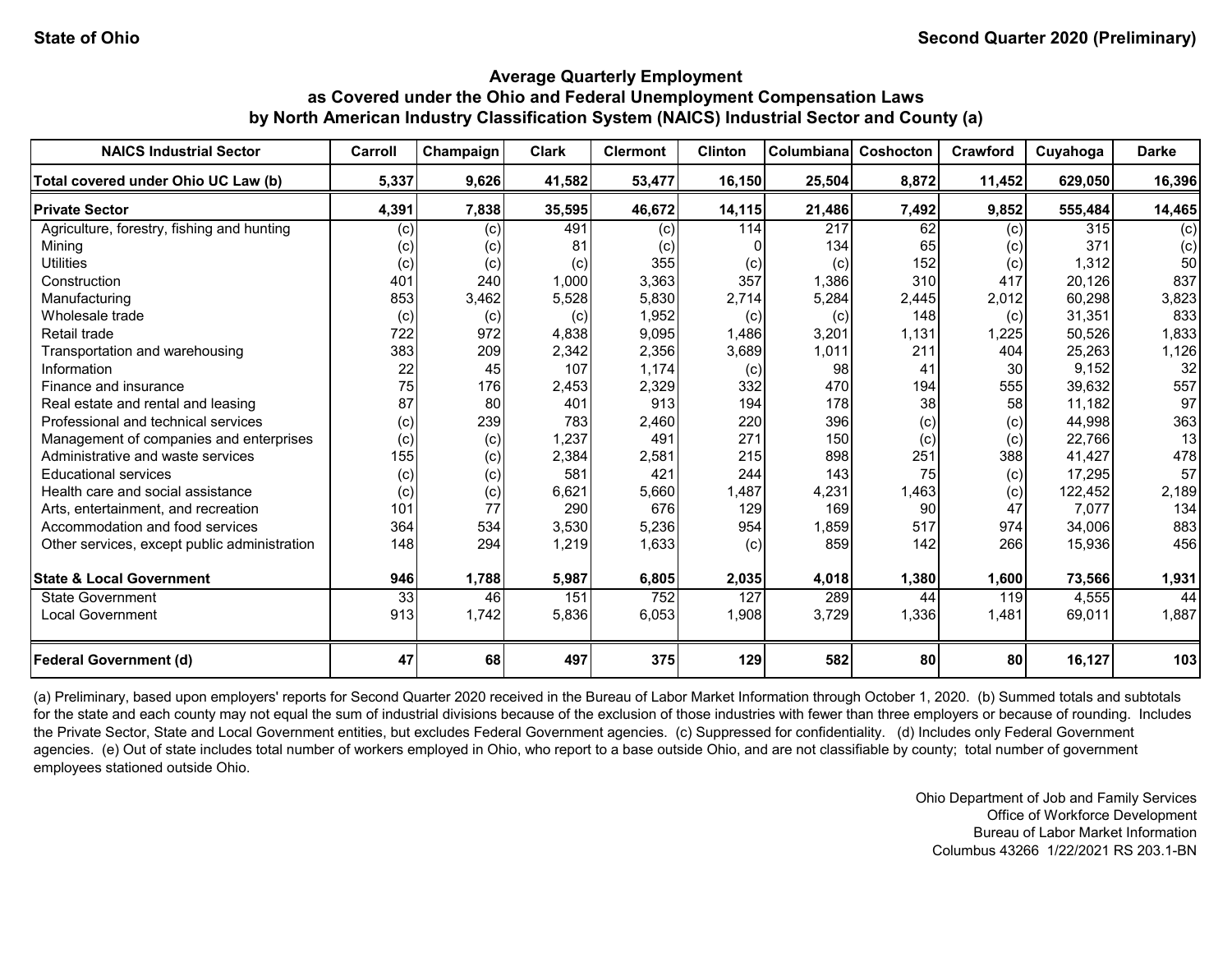| <b>NAICS Industrial Sector</b>               | <b>Defiance</b> | <b>Delaware</b> | Erie   | <b>Fairfield</b> | <b>Fayette</b> | <b>Franklin</b> | <b>Fulton</b> | Gallia | Geauga | Greene |
|----------------------------------------------|-----------------|-----------------|--------|------------------|----------------|-----------------|---------------|--------|--------|--------|
| Total covered under Ohio UC Law (b)          | 13,130          | 78,027          | 28,801 | 39,135           | 9,914          | 673,616         | 15,864        | 10,251 | 32,048 | 54,173 |
| <b>Private Sector</b>                        | 11,247          | 70,123          | 24,082 | 32,605           | 8,275          | 564,307         | 13,635        | 8,148  | 28,783 | 46,134 |
| Agriculture, forestry, fishing and hunting   | 215             | (c)             | (c)    | 65               | 134            | 402             | (c)           | (c)    | (c)    | (c)    |
| <b>Mining</b>                                |                 | (c)             | (c)    |                  |                | 144             | (c)           | (c)    | (c)    | (c)    |
| <b>Utilities</b>                             | (c)             | 194             | (c)    | 258              | (c)            | 3,537           | (c)           | 525    | (c)    | (c)    |
| Construction                                 | 310             | 3,430           | 1,021  | 2,563            | 244            | 28,034          | 956           | 497    | 2,240  | 1,576  |
| Manufacturing                                | 2,206           | 5,843           | 4,296  | 3,732            | 1,601          | 34,912          | 5,149         | 446    | 6.590  | 2,630  |
| Wholesale trade                              | (c)             | 2,460           | 861    | 869              | (c)            | 27,281          | 794           | 94     | 2,069  | (c)    |
| Retail trade                                 | 2,108           | 9,841           | 4,167  | 5,947            | 1,656          | 57,117          | 1,519         | 1,357  | 4,507  | 8,654  |
| Transportation and warehousing               | 638             | 2,229           | (c)    | 805              | 1,366          | 45,832          | (c)           | 269    | (c)    | 1,037  |
| Information                                  | 146             | 462             | 353    | 121              | 27             | 13,151          | 37            | 33     | 86     | 429    |
| Finance and insurance                        | 589             | 5,405           | 619    | 702              | 165            | 51,047          | 293           | 322    | 573    | 1,177  |
| Real estate and rental and leasing           | 84              | 796             | 215    | 464              | 52             | 11,741          | 93            | 38     | 220    | 556    |
| Professional and technical services          | 167             | 6,005           | 525    | 1,139            | (c)            | 45,889          | (c)           | 83     | 1,219  | 10,567 |
| Management of companies and enterprises      | 34              | 9,720           | 212    | 169              | (c)            | 23,944          | (c)           | (c)    | 262    | 1,108  |
| Administrative and waste services            | 700             | 3,444           | 697    | 2,558            | 268            | 46,460          | 341           | (c)    | 2,179  | 1,475  |
| <b>Educational services</b>                  | 172             | 964             | 212    | 271              | (c)            | 10,117          | (c)           | (c)    | 635    | 1,677  |
| Health care and social assistance            | 1,749           | 7,681           | 4,259  | 6,930            | (c)            | 101,232         | (c)           | (c)    | 4,269  | 6,426  |
| Arts, entertainment, and recreation          | 116             | 2,067           | 1,729  | 228              | 55             | 5,847           | 251           | 15     | 370    | 380    |
| Accommodation and food services              | 1,242           | 7,180           | 3,102  | 4,533            | 941            | 40,680          | 828           | 685    | 1,715  | 5,694  |
| Other services, except public administration | 417             | 2,008           | 608    | 1,243            | 166            | 16,941          | 316           | 200    | 918    | 1,333  |
| <b>State &amp; Local Government</b>          | 1,883           | 7,904           | 4,719  | 6,530            | 1,639          | 109,309         | 2,229         | 2,103  | 3,265  | 8,039  |
| <b>State Government</b>                      | 76              | 353             | 972    | 731              | 41             | 55,690          | 113           | 265    | 233    | (c)    |
| <b>Local Government</b>                      | 1,807           | 7,551           | 3,747  | 5,799            | 1,598          | 53,619          | 2,116         | 1,838  | 3,032  | (c)    |
| <b>Federal Government (d)</b>                | 91              | 245             | 232    | 238              | 51             | 13,008          | 92            | 61     | 99     | 15,180 |

(a) Preliminary, based upon employers' reports for Second Quarter 2020 received in the Bureau of Labor Market Information through October 1, 2020. (b) Summed totals and subtotals for the state and each county may not equal the sum of industrial divisions because of the exclusion of those industries with fewer than three employers or because of rounding. Includes the Private Sector, State and Local Government entities, but excludes Federal Government agencies. (c) Suppressed for confidentiality. (d) Includes only Federal Government agencies. (e) Out of state includes total number of workers employed in Ohio, who report to a base outside Ohio, and are not classifiable by county; total number of government employees stationed outside Ohio.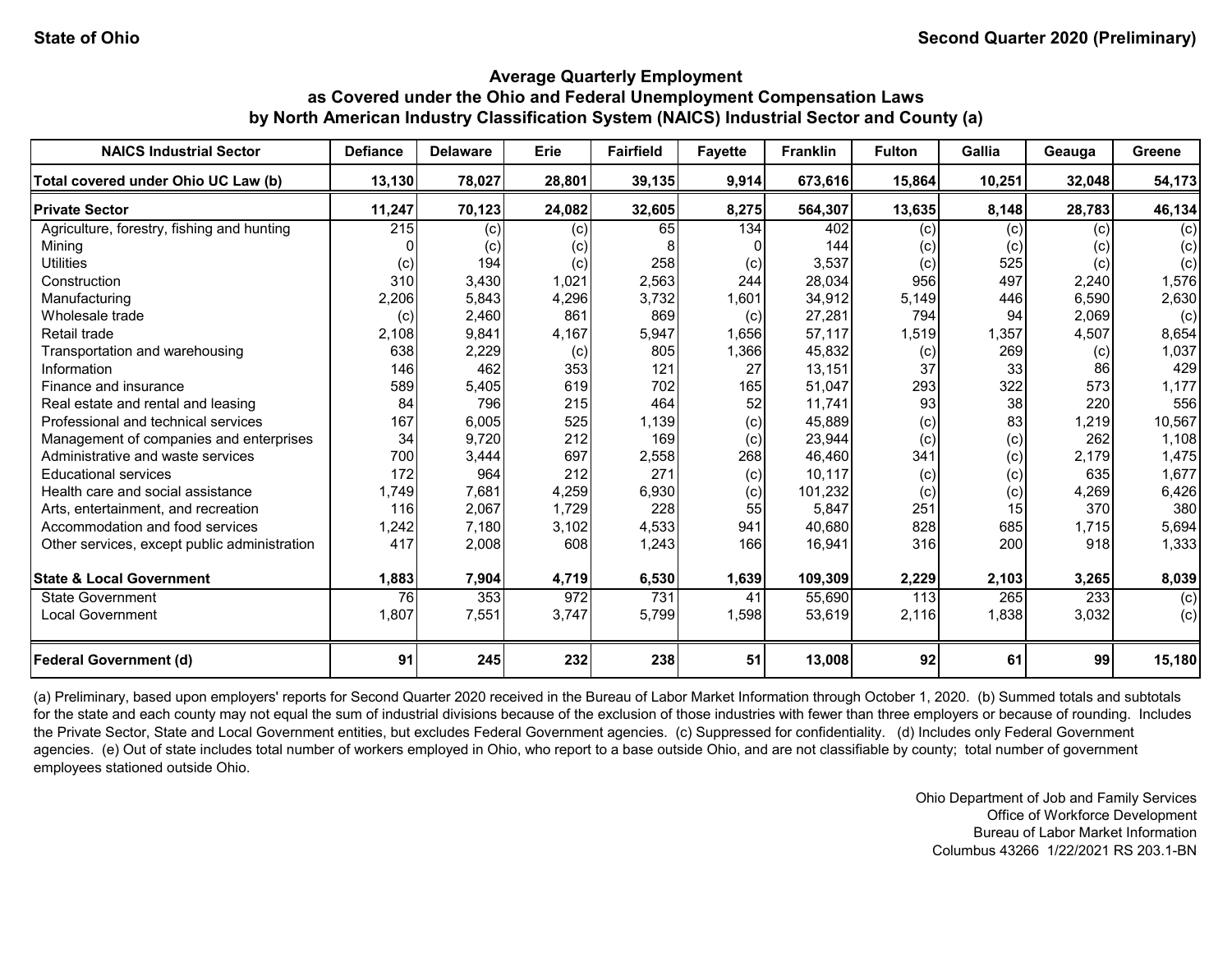| <b>NAICS Industrial Sector</b>               | <b>Guernsey</b> | <b>Hamilton</b> | <b>Hancock</b> | <b>Hardin</b> | <b>Harrison</b> | Henry    | Highland        | Hocking | <b>Holmes</b> | <b>Huron</b> |
|----------------------------------------------|-----------------|-----------------|----------------|---------------|-----------------|----------|-----------------|---------|---------------|--------------|
| Total covered under Ohio UC Law (b)          | 13,176          | 451,913         | 40,120         | 7,281         | 3,342           | 9,748    | 9,331           | 6,043   | 18,892        | 18,390       |
| <b>Private Sector</b>                        | 11,132          | 410,162         | 37,126         | 5,991         | 2,615           | 8,014    | 7,284           | 4,532   | 17,440        | 16,146       |
| Agriculture, forestry, fishing and hunting   | 35              | 392             | (c)            | (c)           | (c)             | (c)      | $\overline{39}$ | (c)     | 173           | (c)          |
| Mining                                       | 360             | 144             | (c)            | (c)           | (c)             | (c)      | 32              | (c)     | 58            | (c)          |
| <b>Utilities</b>                             | 61              | 1,351           | 106            | 48            | (c)             | 22       | 56              | (c)     | 134           | 47           |
| Construction                                 | 582             | 21,426          | 1,053          | 148           | 227             | 708      | 393             | 311     | 2,338         | 1,699        |
| Manufacturing                                | 2,581           | 46,758          | 9,902          | 1,560         | 414             | 2,825    | 1,497           | 926     | 6,961         | 4,812        |
| Wholesale trade                              | 361             | 20,421          | 1,809          | 151           | (c)             | 260      | 184             | 49      | 836           | 653          |
| Retail trade                                 | 1,398           | 36,383          | 3,707          | 834           | 269             | 984      | 1,747           | 887     | 2,475         | 1,892        |
| Transportation and warehousing               | 628             | 10,528          | 3,850          | 147           | 206             | 506      | 93              | (c)     | 821           | 1,003        |
| Information                                  | 53              | 7,817           | 228            | 26            | 41              | 101      | 39              | 19      | 81            | 115          |
| Finance and insurance                        | 363             | 30,822          | 543            | 211           | 53              | 223      | 384             | 115     | 368           | 386          |
| Real estate and rental and leasing           | 65              | 7,180           | 339            | 23            | 77              | 61       | 64              | 145     | 156           | 156          |
| Professional and technical services          | 392             | 36,185          | 1,677          | 117           | 68              | 83       | (c)             | (c)     | 326           | (c)          |
| Management of companies and enterprises      | 12              | 24,314          | 2,156          | $\Omega$      | (c)             | $\Omega$ | (c)             | (c)     | (c)           | (c)          |
| Administrative and waste services            | 246             | 27,075          | 1,727          | 132           | (c)             | 178      | 264             | 142     | (c)           | 335          |
| <b>Educational services</b>                  | 38              | 9,192           | 756            | (c)           | 0               | 35       | 48              | (c)     | (c)           | 222          |
| Health care and social assistance            | 2,466           | 83,728          | 5,160          | (c)           | 386             | 1,186    | 1,272           | (c)     | (c)           | 2,264        |
| Arts, entertainment, and recreation          | 50              | 6,474           | 215            | 39            | (c)             | 20       | 44              | 36      | 80            | 74           |
| Accommodation and food services              | 1,223           | 28,533          | 2,915          | 495           | (c)             | 447      | 775             | 903     | 989           | 1,328        |
| Other services, except public administration | 218             | 11,439          | 925            | 164           | 123             | 228      | 235             | 160     | 339           | 469          |
| <b>State &amp; Local Government</b>          | 2,044           | 41,751          | 2,994          | 1,290         | 727             | 1,734    | 2,047           | 1,511   | 1,452         | 2,244        |
| State Government                             | 496             | 8,782           | 164            | 36            | 43              | 40       | 85              | 172     | 40            | 72           |
| <b>Local Government</b>                      | 1,548           | 32,969          | 2,830          | 1,254         | 684             | 1,694    | 1,962           | 1,339   | 1,412         | 2,172        |
| <b>Federal Government (d)</b>                | 112             | 8,400           | 141            | 65            | 50              | 59       | 98              | 47      | 59            | 133          |

(a) Preliminary, based upon employers' reports for Second Quarter 2020 received in the Bureau of Labor Market Information through October 1, 2020. (b) Summed totals and subtotals for the state and each county may not equal the sum of industrial divisions because of the exclusion of those industries with fewer than three employers or because of rounding. Includes the Private Sector, State and Local Government entities, but excludes Federal Government agencies. (c) Suppressed for confidentiality. (d) Includes only Federal Government agencies. (e) Out of state includes total number of workers employed in Ohio, who report to a base outside Ohio, and are not classifiable by county; total number of government employees stationed outside Ohio.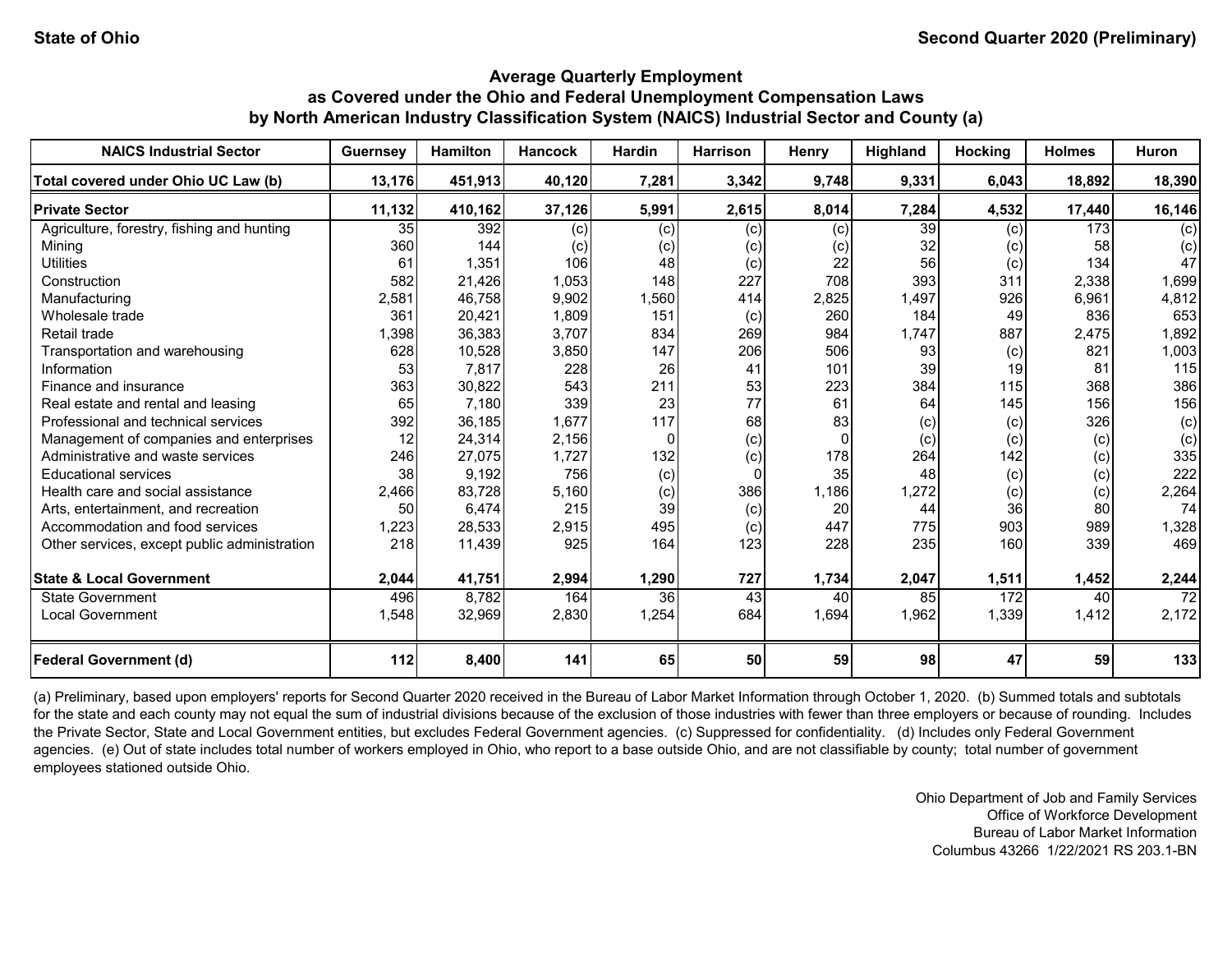| <b>NAICS Industrial Sector</b>               | <b>Jackson</b> | <b>Jefferson</b> | Knox   | Lake   | Lawrence | Licking | Logan  | Lorain | Lucas   | <b>Madison</b> |
|----------------------------------------------|----------------|------------------|--------|--------|----------|---------|--------|--------|---------|----------------|
| Total covered under Ohio UC Law (b)          | 9,593          | 18,586           | 18,094 | 84,451 | 12,630   | 65,110  | 16,156 | 85,632 | 171,577 | 16,122         |
| <b>Private Sector</b>                        | 8,221          | 14,902           | 15,571 | 74,583 | 10,266   | 57,337  | 14,145 | 71,572 | 147,433 | 13,136         |
| Agriculture, forestry, fishing and hunting   | 43             | (c)              | 88     | 951    |          | 950     | (c)    | (c)    | 278     | 240            |
| Mining                                       | 18             | (c)              | 79     | 183    | (c)      | 36      | (c)    | (c)    | 147     |                |
| <b>Utilities</b>                             | 50             | 572              | 46     | 938    | 132      | 224     | 32     | 241    | 372     |                |
| Construction                                 | 511            | (c)              | 999    | 3,667  | (c)      | 2,960   | 563    | 3,925  | 7,312   | 625            |
| Manufacturing                                | 2,654          | 1,308            | 3,837  | 20,528 | 919      | 6,624   | 4,584  | 14,846 | 19.813  | 2,755          |
| Wholesale trade                              | 150            | 453              | 448    | 3,153  | 207      | 1,376   | 247    | 3,212  | 6,316   | 313            |
| Retail trade                                 | 1,369          | 2,469            | 1,966  | 10,846 | 1,759    | 7,043   | 1,677  | 11,675 | 19,622  | 1,719          |
| Transportation and warehousing               | 203            | 1,497            | 218    | 1,001  | 718      | 15,013  | 1,697  | 1,919  | 5,055   | 3,538          |
| Information                                  | 40             | 208              | 103    | 628    | 61       | 198     | 50     | 521    | 1,758   | 15             |
| Finance and insurance                        | 228            | 313              | 376    | 1,489  | 238      | 2,173   | 270    | 1,473  | 5,020   | 167            |
| Real estate and rental and leasing           | 65             | 189              | 149    | 769    | 138      | 413     | 191    | 718    | 2,048   | 77             |
| Professional and technical services          | 120            | (c)              | 345    | 3,075  | 211      | 2,240   | (c)    | 2,160  | 7,152   | 584            |
| Management of companies and enterprises      | 29             | (c)              | 99     | 1,311  | 87       | 1,515   | (c)    | 1,167  | 5,381   | 0              |
| Administrative and waste services            | 389            | 686              | 757    | 4,679  | 788      | 2,773   | 783    | 4,646  | 9,925   | 1,000          |
| <b>Educational services</b>                  | 30             | (c)              | 1,305  | 1,248  | 68       | 985     | 18     | 2,157  | 2,860   | (c)            |
| Health care and social assistance            | 1,296          | (c)              | 2,923  | 10,190 | 2,852    | 6,329   | 1,680  | 12,492 | 34,051  | (c)            |
| Arts, entertainment, and recreation          | 23             | 122              | 116    | 641    | 19       | 552     | 101    | 923    | 2,377   | 23             |
| Accommodation and food services              | 853            | 1,214            | 1,284  | 7,206  | 1,060    | 4,069   | 1,170  | 6,595  | 13,602  | 844            |
| Other services, except public administration | 151            | 409              | 433    | 2,081  | 280      | 1,865   | 238    | 1,994  | 4,345   | 159            |
| <b>State &amp; Local Government</b>          | 1,372          | 3,684            | 2,523  | 9,868  | 2,364    | 7,773   | 2,011  | 14,060 | 24,144  | 2,986          |
| State Government                             | 132            | 67               | 289    | 77     | 214      | 1,007   | 73     | 1,160  | 6,959   | 1,307          |
| <b>Local Government</b>                      | 1,240          | 3,617            | 2,234  | 9,791  | 2,150    | 6.766   | 1,938  | 12,900 | 17,185  | 1,679          |
| <b>Federal Government (d)</b>                | 71             | 167              | 115    | 409    | 183      | 373     | 118    | 1,085  | 1,829   | 79             |

(a) Preliminary, based upon employers' reports for Second Quarter 2020 received in the Bureau of Labor Market Information through October 1, 2020. (b) Summed totals and subtotals for the state and each county may not equal the sum of industrial divisions because of the exclusion of those industries with fewer than three employers or because of rounding. Includes the Private Sector, State and Local Government entities, but excludes Federal Government agencies. (c) Suppressed for confidentiality. (d) Includes only Federal Government agencies. (e) Out of state includes total number of workers employed in Ohio, who report to a base outside Ohio, and are not classifiable by county; total number of government employees stationed outside Ohio.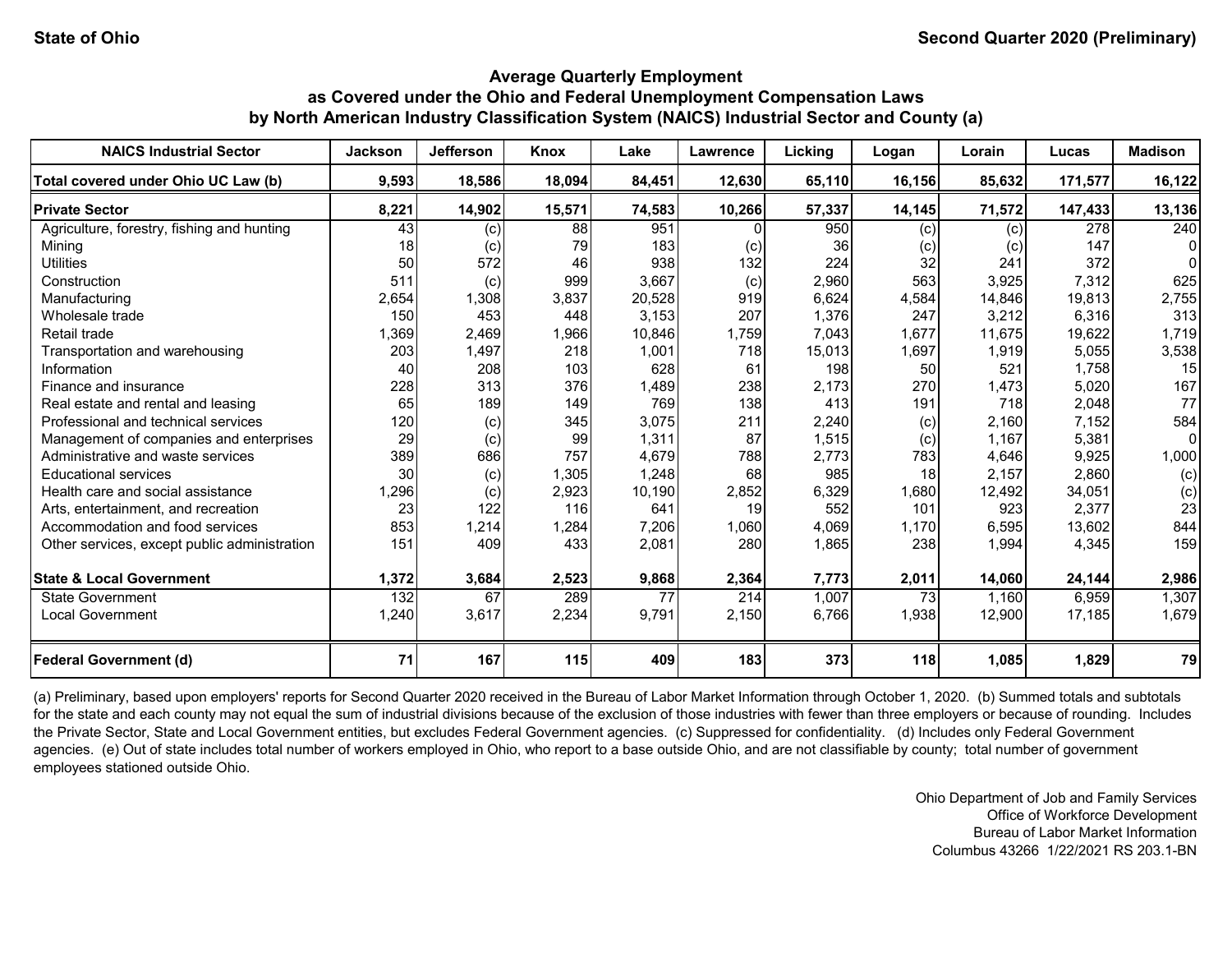| <b>NAICS Industrial Sector</b>               | <b>Mahoning</b> | <b>Marion</b> | <b>Medina</b>   | <b>Meigs</b> | <b>Mercer</b> | Miami            | <b>Monroe</b> | Montgomery | Morgan | <b>Morrow</b>   |
|----------------------------------------------|-----------------|---------------|-----------------|--------------|---------------|------------------|---------------|------------|--------|-----------------|
| Total covered under Ohio UC Law (b)          | 83,000          | 21,954        | 53,230          | 3,335        | 18,578        | 36,767           | 3,096         | 221,162    | 2,300  | 4,573           |
| <b>Private Sector</b>                        | 71,608          | 18,301        | 46,813          | 2,380        | 16,106        | 32,314           | 2,371         | 196,083    | 1,731  | 3,170           |
| Agriculture, forestry, fishing and hunting   | 167             | (c)           | 207             | (c)          | (c)           | $\overline{125}$ | (c)           | 233        | (c)    | $\overline{57}$ |
| Minina                                       | 126             | (c)           | 10 <sup>1</sup> | (c)          | (c)           | 59               | 128           | 54         | (c)    | 12              |
| <b>Utilities</b>                             | 346             | 103           | 57              | 28           | (c)           | (c)              | 38            | 696        | (c)    | (c)             |
| Construction                                 | 4,113           | 484           | 3,547           | 222          | 1,087         | 1,784            | 749           | 9,121      | 101    | 381             |
| Manufacturing                                | 8,403           | 5,372         | 8,067           | 135          | 5,996         | 9,747            | (c)           | 24,656     | 400    | 572             |
| Wholesale trade                              | 4,052           | 623           | 3,434           | 40           | (c)           | (c)              | 35            | 8,265      | 204    | 89              |
| Retail trade                                 | 10,337          | 2,485         | 7,562           | 540          | 1,934         | 4,072            | 298           | 21,828     | 259    | 594             |
| Transportation and warehousing               | 2,928           | 847           | 2,121           | 65           | 1,151         | 2,141            | 250           | 8,286      | (c)    | (c)             |
| Information                                  | 768             | 119           | 230             | 14           | 109           | 71               | 12            | 5,865      | 16     | 12              |
| Finance and insurance                        | 1,751           | 316           | 1,211           | 116          | 588           | 649              | 99            | 10,856     | 80     | 66              |
| Real estate and rental and leasing           | 827             | 408           | 531             | 67           | 43            | 212              | 45            | 2,835      | 10     | 54              |
| Professional and technical services          | 2,591           | 236           | 1,958           | (c)          | 329           | 1,052            | 53            | 12,186     | 35     | (c)             |
| Management of companies and enterprises      | 1,111           | 115           | 2,695           | (c)          | (c)           | 576              | $\Omega$      | 3,145      |        | (c)             |
| Administrative and waste services            | 5,669           | 1,200         | 2,630           | 83           | (c)           | 1,756            | 74            | 12,663     | 43     | 193             |
| <b>Educational services</b>                  | 510             | 50            | 425             | (c)          | 48            | 220              | (c)           | 5,245      |        | (c)             |
| Health care and social assistance            | 17,984          | 3,803         | 5,926           | (c)          | 1,439         | 4,020            | (c)           | 46,515     | 363    | (c)             |
| Arts, entertainment, and recreation          | 993             | 73            | 704             | (c)          | 72            | 194              | (c)           | 1,852      | (c)    | 45              |
| Accommodation and food services              | 6,801           | 1,476         | 4,254           | (c)          | 1,014         | 2,735            | (c)           | 16,317     | (c)    | 331             |
| Other services, except public administration | 2,131           | 436           | 1,243           | 80           | 705           | 925              | 43            | 5,465      | 17     | 75              |
| <b>State &amp; Local Government</b>          | 11,392          | 3,653         | 6,417           | 955          | 2,472         | 4,453            | 725           | 25,079     | 569    | 1,403           |
| State Government                             | 2,419           | 704           | 105             | 35           | 144           | 128              | 35            | 1,073      | 61     | 64              |
| <b>Local Government</b>                      | 8,973           | 2,949         | 6,312           | 920          | 2,328         | 4,325            | 690           | 24,006     | 508    | 1,339           |
| <b>Federal Government (d)</b>                | 1,165           | 107           | 365             | 60           | 93            | 189              | 52            | 4,278      | 54     | 45              |

(a) Preliminary, based upon employers' reports for Second Quarter 2020 received in the Bureau of Labor Market Information through October 1, 2020. (b) Summed totals and subtotals for the state and each county may not equal the sum of industrial divisions because of the exclusion of those industries with fewer than three employers or because of rounding. Includes the Private Sector, State and Local Government entities, but excludes Federal Government agencies. (c) Suppressed for confidentiality. (d) Includes only Federal Government agencies. (e) Out of state includes total number of workers employed in Ohio, who report to a base outside Ohio, and are not classifiable by county; total number of government employees stationed outside Ohio.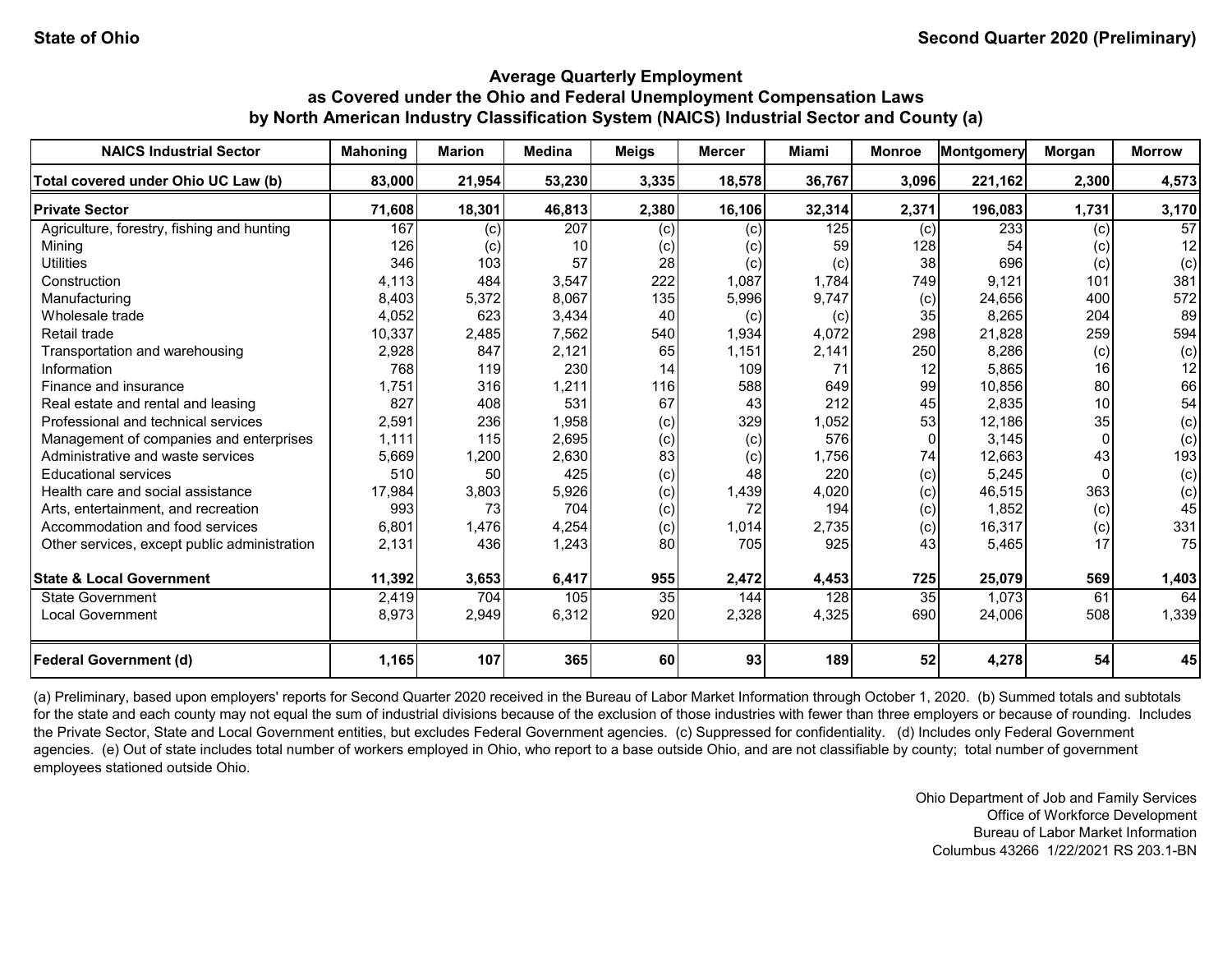| <b>NAICS Industrial Sector</b>               | <b>Muskingum</b> | <b>Noble</b> | <b>Ottawa</b> | Paulding | <b>Perry</b> | Pickaway | <b>Pike</b>     | Portage | <b>Preble</b>   | <b>Putnam</b> |
|----------------------------------------------|------------------|--------------|---------------|----------|--------------|----------|-----------------|---------|-----------------|---------------|
| Total covered under Ohio UC Law (b)          | 30,406           | 2,717        | 12,502        | 4,311    | 5,591        | 12,948   | 8,774           | 48,628  | 9,442           | 10,523        |
| <b>Private Sector</b>                        | 25,640           | 1,790        | 10,550        | 3,343    | 4,162        | 9,613    | 7,511           | 38,355  | 7,839           | 9,048         |
| Agriculture, forestry, fishing and hunting   | 23               |              | 107           | (c)      | 14           | 182      | $\overline{42}$ | 165     | (c)             | (c)           |
| Mining                                       | 1,004            | 74           | 114           | (c)      | 144          | 30       | 19              | 184     | (c)             | (c)           |
| <b>Utilities</b>                             | 239              | (c)          | (c)           | (c)      | 23           | 36       | (c)             | (c)     | (c)             | (c)           |
| Construction                                 | 1,033            | 121          | 649           | 110      | 401          | 907      | 324             | 1,898   | 388             | 954           |
| Manufacturing                                | 2,777            | 213          | 1,807         | 969      | 726          | 1,911    | 538             | 9,521   | 2,937           | 2,983         |
| Wholesale trade                              | 723              | (c)          | (c)           | (c)      | 172          | 387      | (c)             | 2,794   | (c)             | 391           |
| Retail trade                                 | 4,308            | 261          | 1,400         | 349      | 739          | 1,451    | 962             | 6,133   | 1,090           | 1,143         |
| Transportation and warehousing               | 1,916            | 147          | 346           | 244      | 37           | 375      | 574             | (c)     | 385             | (c)           |
| Information                                  | 697              | 15           | 25            | 23       | 11           | 23       | 31              | 335     | 15              | 44            |
| Finance and insurance                        | 706              | 73           | 270           | 90       | 136          | 264      | 202             | 654     | 193             | 286           |
| Real estate and rental and leasing           | 223              |              | 130           | 18       | 15           | 113      | 52              | 481     | 64              | 33            |
| Professional and technical services          | 648              | 91           | 168           | (c)      | 88           | 172      | (c)             | 1,699   | (c)             | 186           |
| Management of companies and enterprises      | 115              | (c)          | 59            | (c)      | 88           | 94       | (c)             | 808     | (c)             | 0             |
| Administrative and waste services            | 827              | (c)          | 254           | 68       | 148          | 512      | 2,076           | 1,186   | 176             | 328           |
| <b>Educational services</b>                  | 412              | 0            | 43            | (c)      | (c)          | (c)      | (c)             | 479     | (c)             | (c)           |
| Health care and social assistance            | 6.140            | 311          | 1,562         | (c)      | (c)          | (c)      | (c)             | 5,027   | (c)             | (c)           |
| Arts, entertainment, and recreation          | 248              | (c)          | 658           | (c)      | 14           | 89       | (c)             | 337     | 20              | 81            |
| Accommodation and food services              | 2,651            | (c)          | 1,793         | (c)      | 414          | 991      | (c)             | 3,998   | 733             | 703           |
| Other services, except public administration | 950              | 51           | 308           | 59       | 130          | 222      | 116             | 1,195   | 296             | 317           |
| <b>State &amp; Local Government</b>          | 4,766            | 927          | 1,952         | 968      | 1,429        | 3,335    | 1,263           | 10,273  | 1,603           | 1,475         |
| State Government                             | 275              | 470          | 160           | 35       | 40           | 1,398    | 83              | 4,766   | $\overline{57}$ | 44            |
| <b>Local Government</b>                      | 4,491            | 457          | 1,792         | 933      | 1,389        | 1,937    | 1,180           | 5,507   | 1,546           | 1,431         |
| <b>Federal Government (d)</b>                | 223              | 21           | 257           | 47       | 60           | 96       | 56              | 354     | 75              | 68            |

(a) Preliminary, based upon employers' reports for Second Quarter 2020 received in the Bureau of Labor Market Information through October 1, 2020. (b) Summed totals and subtotals for the state and each county may not equal the sum of industrial divisions because of the exclusion of those industries with fewer than three employers or because of rounding. Includes the Private Sector, State and Local Government entities, but excludes Federal Government agencies. (c) Suppressed for confidentiality. (d) Includes only Federal Government agencies. (e) Out of state includes total number of workers employed in Ohio, who report to a base outside Ohio, and are not classifiable by county; total number of government employees stationed outside Ohio.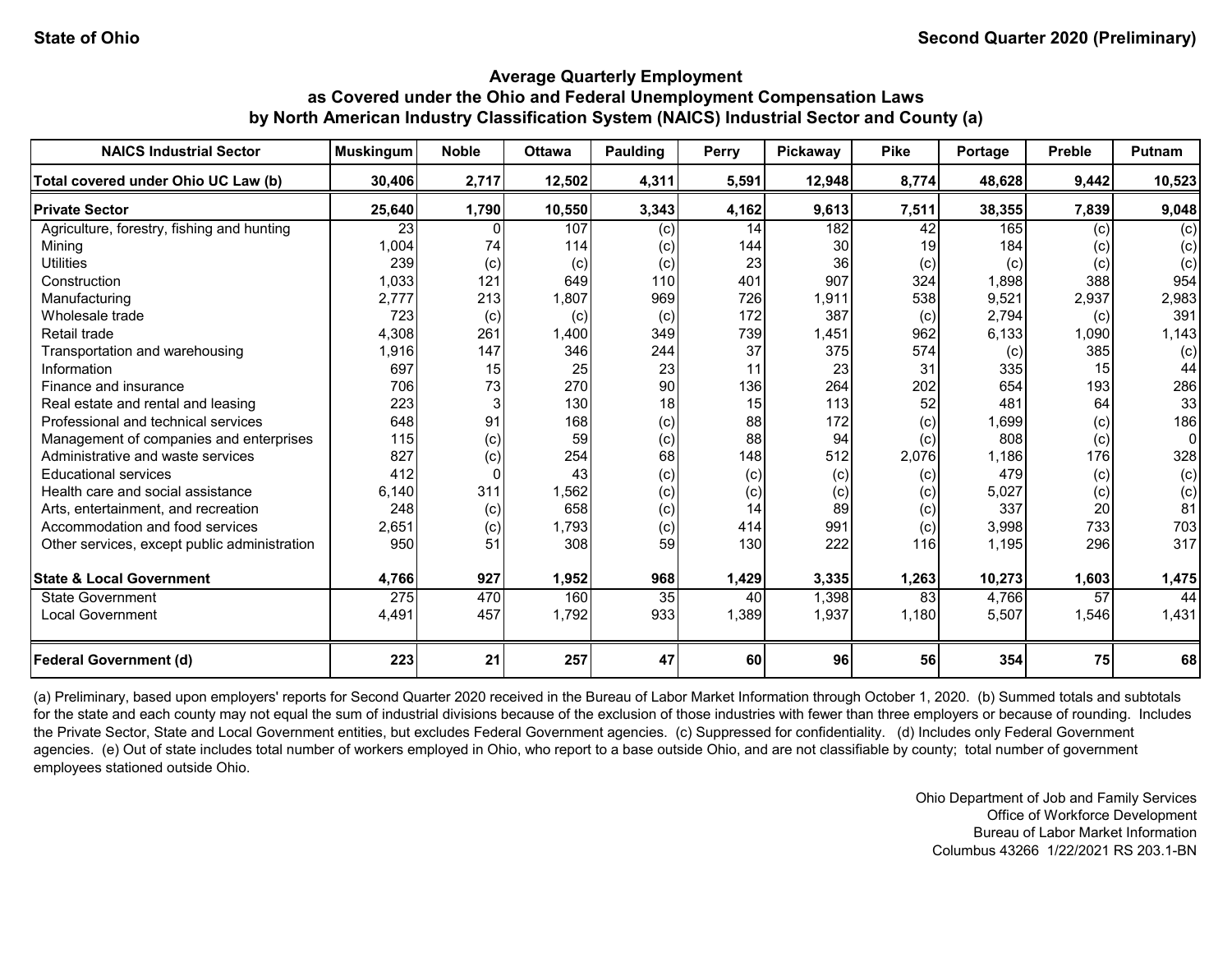| <b>NAICS Industrial Sector</b>               | <b>Richland</b> | <b>Ross</b> | <b>Sandusky</b> | <b>Scioto</b> | <b>Seneca</b> | <b>Shelby</b> | <b>Stark</b> | <b>Summit</b> | <b>Trumbull</b> | <b>Tuscarawas</b> |
|----------------------------------------------|-----------------|-------------|-----------------|---------------|---------------|---------------|--------------|---------------|-----------------|-------------------|
| Total covered under Ohio UC Law (b)          | 42,246          | 24,266      | 21,934          | 21,623        | 17,086        | 24,063        | 140,084      | 234,267       | 53,564          | 32,705            |
| <b>Private Sector</b>                        | 35,706          | 19,631      | 19,451          | 16,896        | 14,650        | 21,824        | 122,942      | 210,158       | 45,404          | 28,168            |
| Agriculture, forestry, fishing and hunting   | (c)             | 92          | (c)             | (c)           | 78            | 156           | 242          | 129           | 112             | 166               |
| Minina                                       | $\left( $       | 23          | (c)             | (c)           | 155           |               | 290          | 109           | 66              | 880               |
| <b>Utilities</b>                             | 141             | 193         | 47              | 93            | 119           | (c)           | 619          | 1,074         | 146             | 120               |
| Construction                                 | 1,959           | 728         | 897             | 513           | 868           | 1,548         | 6,911        | 10,707        | 2,416           | 1,430             |
| Manufacturing                                | 7,980           | 3,499       | 7,784           | 1,419         | 3,723         | 10,896        | 23,505       | 25,584        | 6,443           | 6,932             |
| Wholesale trade                              | 1,427           | 527         | 537             | 395           | 674           | 1,014         | 5,513        | 12,045        | 1,966           | 1,011             |
| Retail trade                                 | 5,651           | 3,308       | 2,299           | 2,776         | 2,055         | 1,842         | 16,653       | 26,110        | 8,298           | 3,962             |
| Transportation and warehousing               | 1,269           | 905         | 705             | 478           | 459           | (c)           | 3,091        | 11,326        | 1,910           | 734               |
| Information                                  | 377             | 172         | 90              | 100           | 122           | 83            | 1,138        | 3,912         | 285             | 197               |
| Finance and insurance                        | 987             | 484         | 495             | 372           | 401           | 308           | 5,070        | 9,745         | 1,242           | 739               |
| Real estate and rental and leasing           | 275             | 142         | 279             | 220           | 50            | 83            | 1,330        | 2,565         | 790             | 338               |
| Professional and technical services          | 800             | 288         | 333             | 472           | (c)           | 320           | 4,502        | 12,655        | 874             | 916               |
| Management of companies and enterprises      | 85              | 152         | 223             | 88            | (c)           | g             | 1,609        | 12,061        | 524             | 157               |
| Administrative and waste services            | 2,683           | 905         | 757             | 452           | 441           | 1,088         | 7,435        | 13,493        | 3,511           | 1,770             |
| <b>Educational services</b>                  | 492             | 59          | (c)             | 140           | 766           | (c)           | 2,257        | 2,960         | 380             | 161               |
| Health care and social assistance            | 6,731           | 5,525       | (c)             | 6,984         | 2,217         | (c)           | 25,566       | 41,922        | 9,131           | 4,682             |
| Arts, entertainment, and recreation          | 365             | 87          | 178             | 24            | 68            | 88            | 1,528        | 2,468         | 488             | 255               |
| Accommodation and food services              | 3,469           | 2,168       | 1,407           | 1,911         | 1,659         | 1,115         | 11,784       | 15,117        | 5,143           | 2,899             |
| Other services, except public administration | 918             | 374         | 529             | 427           | 405           | 586           | 3,899        | 6,179         | 1,679           | 817               |
| <b>State &amp; Local Government</b>          | 6,540           | 4,635       | 2,483           | 4,727         | 2,436         | 2,239         | 17,142       | 24,109        | 8,160           | 4,537             |
| <b>State Government</b>                      | 1,448           | 1,601       | 96              | 1,593         | 302           | 185           | 1,307        | 3,773         | 711             | 488               |
| <b>Local Government</b>                      | 5,092           | 3,034       | 2,387           | 3,134         | 2,134         | 2,054         | 15,835       | 20,336        | 7,449           | 4,049             |
| <b>Federal Government (d)</b>                | 624             | 1,622       | <b>116</b>      | 174           | 116           | 72            | 920          | 1,944         | 484             | 253               |

(a) Preliminary, based upon employers' reports for Second Quarter 2020 received in the Bureau of Labor Market Information through October 1, 2020. (b) Summed totals and subtotals for the state and each county may not equal the sum of industrial divisions because of the exclusion of those industries with fewer than three employers or because of rounding. Includes the Private Sector, State and Local Government entities, but excludes Federal Government agencies. (c) Suppressed for confidentiality. (d) Includes only Federal Government agencies. (e) Out of state includes total number of workers employed in Ohio, who report to a base outside Ohio, and are not classifiable by county; total number of government employees stationed outside Ohio.